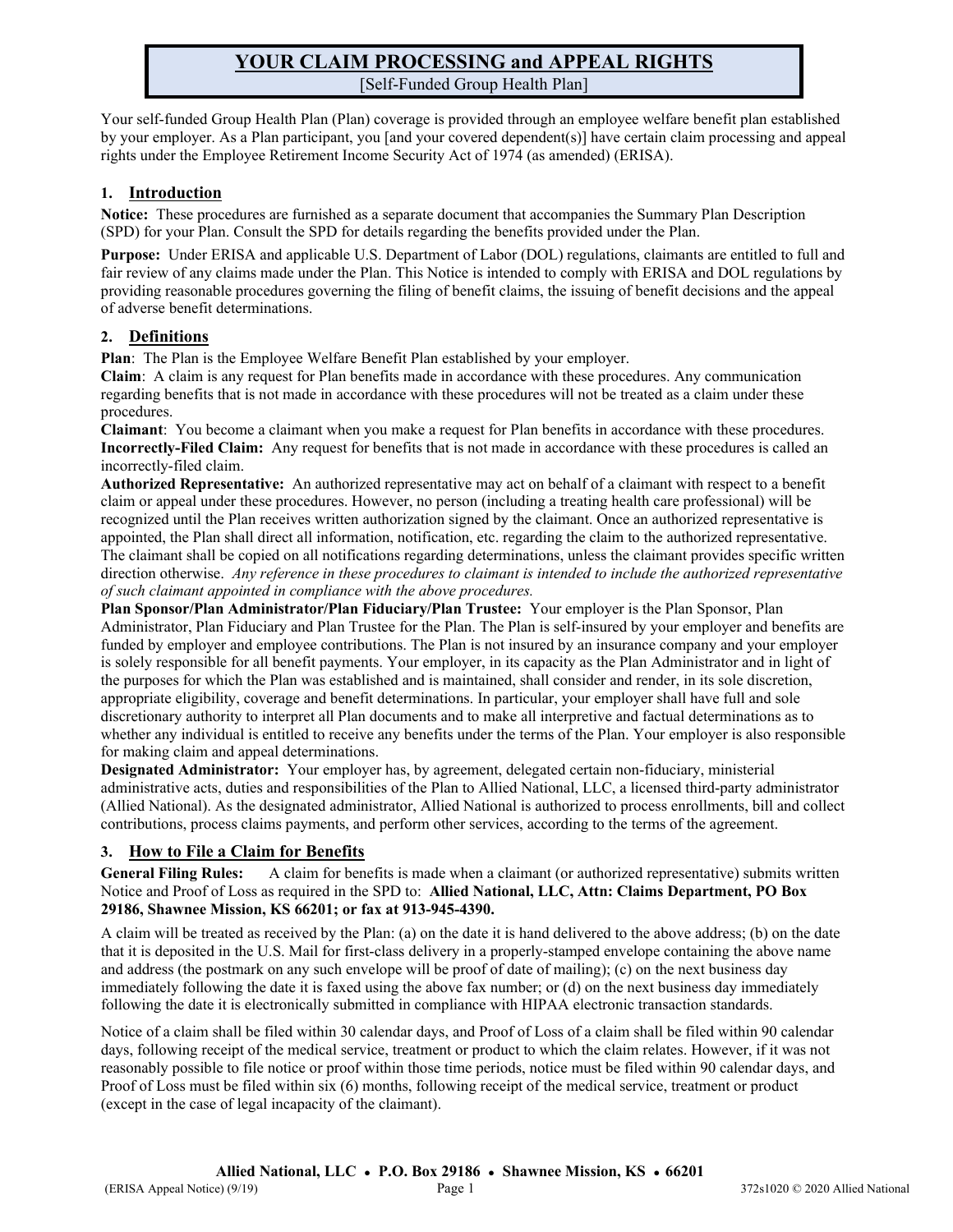**How Incorrectly-Filed Claims Are Treated**: These procedures do not apply to any request for benefits that is not made in accordance with these procedures.

#### **4. Determining Benefits**

**Timeframe:** The Plan shall determine benefits for a claim, or request any additional information needed to process an incomplete claim, within a reasonable time, but no later than 30 calendar days after receipt of the claim. The Plan issues only retrospective (post-service) claim determinations.

**When Extensions of Time Are Permitted**: Nothing prevents the claimant from voluntarily agreeing to extend the above timeframes.

**Incomplete Claims:** If any information needed to process a claim is missing, the claim shall be treated as an incomplete claim.

**How Incomplete Claims Are Treated:** If a claim is incomplete, the Plan may deny the claim or request the missing information within the 30-calendar day timeframe described above. If the Plan requests the missing information, it shall do so in writing and include a description of the missing information. The missing information must be provided within 45 calendar days. If the missing information is provided, the Plan shall determine benefits within 15 calendar days of receipt. If the missing information is not provided within the 45 calendar days, benefits may be denied or the claim may be inactivated.

### **5. Notification of Adverse Determination by Plan**

**Written Notification:** Written notification of an adverse determination by the Plan shall be provided to the claimant.

**Content of Notification of Adverse Benefit Decision:** Written notification provided to the claimant of the Plan's adverse determination on a claim shall include the following, in a manner calculated to be understood by the claimant:

- a statement of the specific reason(s) for the determination;
- reference(s) to the specific Plan provision(s) on which the determination is based;
- a description of any additional material or information necessary to complete the required proof of loss and why such information is necessary;
- a description of the Plan procedures and time limits for appeal of the determination, and the right to obtain information about those procedures and the right to sue in federal court;
- a statement disclosing any internal rule, guidelines, protocol or similar criterion relied on in making the determination; and
- if the determination involves scientific or clinical judgment, an explanation and discussion of the scientific or clinical judgment applying the terms of the Plan to the claimant's medical circumstances.

**Definition of Adverse:** A determination on a claim is "adverse" if it is a denial, reduction or termination of, or a failure to provide or make payment (in whole or in part) for a benefit, including any such denial, reduction, termination or failure to provide or make payment that is based on a determination of a participant's or beneficiary's eligibility to participate in a plan.

### **6. Your Right to Appeal**

**Your Right to Appeal:** A claimant has a right to appeal any adverse determination (for both coverage and benefit determinations) and to receive a full and fair review under these procedures (Claim Review).

**Claim Reviews:** Please follow the instructions below to request Internal and External Claim Reviews for adverse determinations. You may also contact Allied National's Customer Service Department at **1-800-825-7531** with any questions about Internal and External Claim Reviews.

### **7. How to Request** *INTERNAL* **Claim Review for an Adverse Benefit Determination**

If you disagree with a coverage or benefit determination, you have the **RIGHT TO APPEAL** that adverse determination by requesting an Internal Claim Review within **180 CALENDAR DAYS** from the date you received the coverage or benefit determination. Only one (1) Internal Claim Review is available per claim. An Internal Claim Review determination acts as a Final Internal Adverse Benefit Determination.

#### **Internal Claim Review Instructions and Procedures**:

- A. To request an Internal Claim Review, please:
	- i. State your request for an Internal Claim Review in writing, include your full name, date of birth and certificate number, identify the claim in question, and explain why you disagree with the determination. You may also submit any additional written comments, documents, records or other information relating to the claim.
	- ii. Sign and date your written request and attach all supporting documentation.
	- iii. Mail the written request and attachments to the following address, **within the 180-day deadline stated above**: **Allied National, LLC, Attn: Internal Claim Reviews, PO Box 29186, Shawnee Mission, KS 66201**